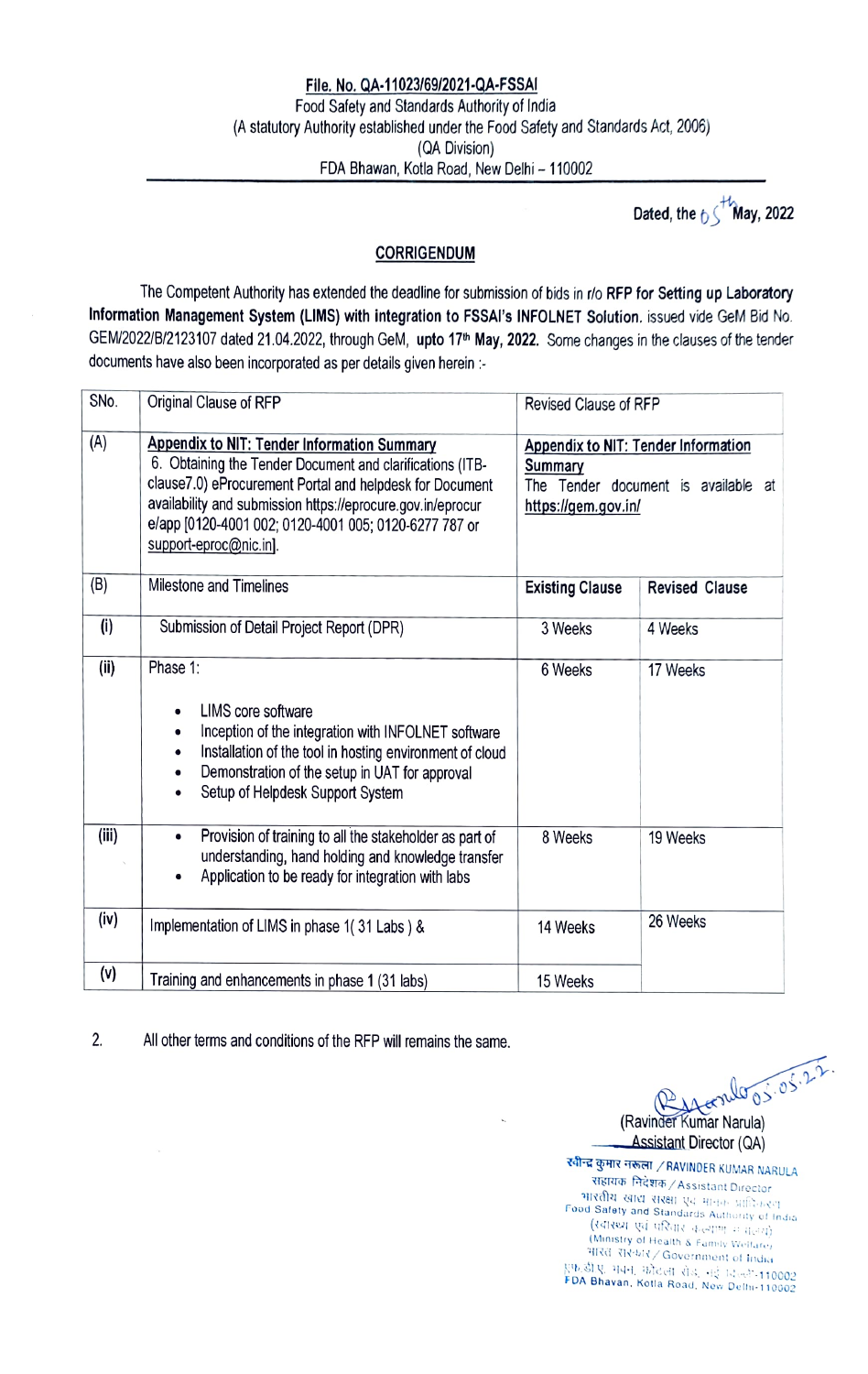## **PRE-BID CLARIFICATION:** RFP for Setting up Laboratory Information Management System (LIMS) with **integration to FSSAI's INFOLNET Solution.**

| S.No.            | Name of the Bidder | <b>Clarification Sought</b>                                                                                                                                                                                                | Clarification Proposed to be issued                                                                                                                                                                                    |
|------------------|--------------------|----------------------------------------------------------------------------------------------------------------------------------------------------------------------------------------------------------------------------|------------------------------------------------------------------------------------------------------------------------------------------------------------------------------------------------------------------------|
| 1.               | M/s Agenext.com    | Will the list of devices to be integrated be finalized for                                                                                                                                                                 | Tentative list of equipment has already been provided at                                                                                                                                                               |
|                  |                    | the project or are subject to change                                                                                                                                                                                       | para 2.4 (d) of Section VII: Technical Specifications and                                                                                                                                                              |
|                  |                    |                                                                                                                                                                                                                            | Quality Assurance.                                                                                                                                                                                                     |
| $\overline{2}$ . | -do-               | Is there any specific format for digital signature?                                                                                                                                                                        | Class-II                                                                                                                                                                                                               |
| $\overline{3}$ . | -do-               | Will FSSAI facilitate in getting permissions for device<br>integrations with LIMS?                                                                                                                                         | Yes                                                                                                                                                                                                                    |
| $\overline{4}$ . | -do-               | On Pg 9 Point no. 6 of the tender document it is<br>mentioned that for eProcurement Portal and<br>helpdesk for Document availability and submission<br>we need to check<br>https://eprocure.gov.in/eprocure/app but on the | It was a typographical error. eProcurement Portal and<br>helpdesk for Document availability and submission,<br>bidders shall visit: https://gem.gov.in/                                                                |
|                  |                    | other side it has been uploaded on GeM.                                                                                                                                                                                    |                                                                                                                                                                                                                        |
| 5.               | -do-               | Please confirm whether EMD is exempted for the Start-<br>ups or not?                                                                                                                                                       | Startups recognized by the Department for<br>Promotion of Industry and Internal Trade (DPIIT) and<br>Micro and small enterprises as per the Department<br>for MSME are exempt from depositing EMD in Govt.<br>tenders. |
| 6.               | -do-               | Under MSE category, only manufacturers for goods<br>and Service Providers for Services are eligible for<br>exemption from EMD. will it be applicable for startups?                                                         | Startups recognized by the Department for<br>Promotion of Industry and Internal Trade (DPIIT) and<br>Micro and small enterprises as per the Department<br>for MSME are exempt from depositing EMD in Govt.<br>tenders. |
| $\overline{7}$ . | -do-               | Whether dealer appointed by principle, needs to submit<br>EMD or exemption available being startup or MSME                                                                                                                 | As per GeM Bid.                                                                                                                                                                                                        |
| $\overline{8}$   | -do-               | Bidder Firm (manufacturer or principal of authorized<br>representative) should not have suffered any financial                                                                                                             | As per GeM Bid. For Start Ups and MSEs, DPIIT order will<br>prevail.                                                                                                                                                   |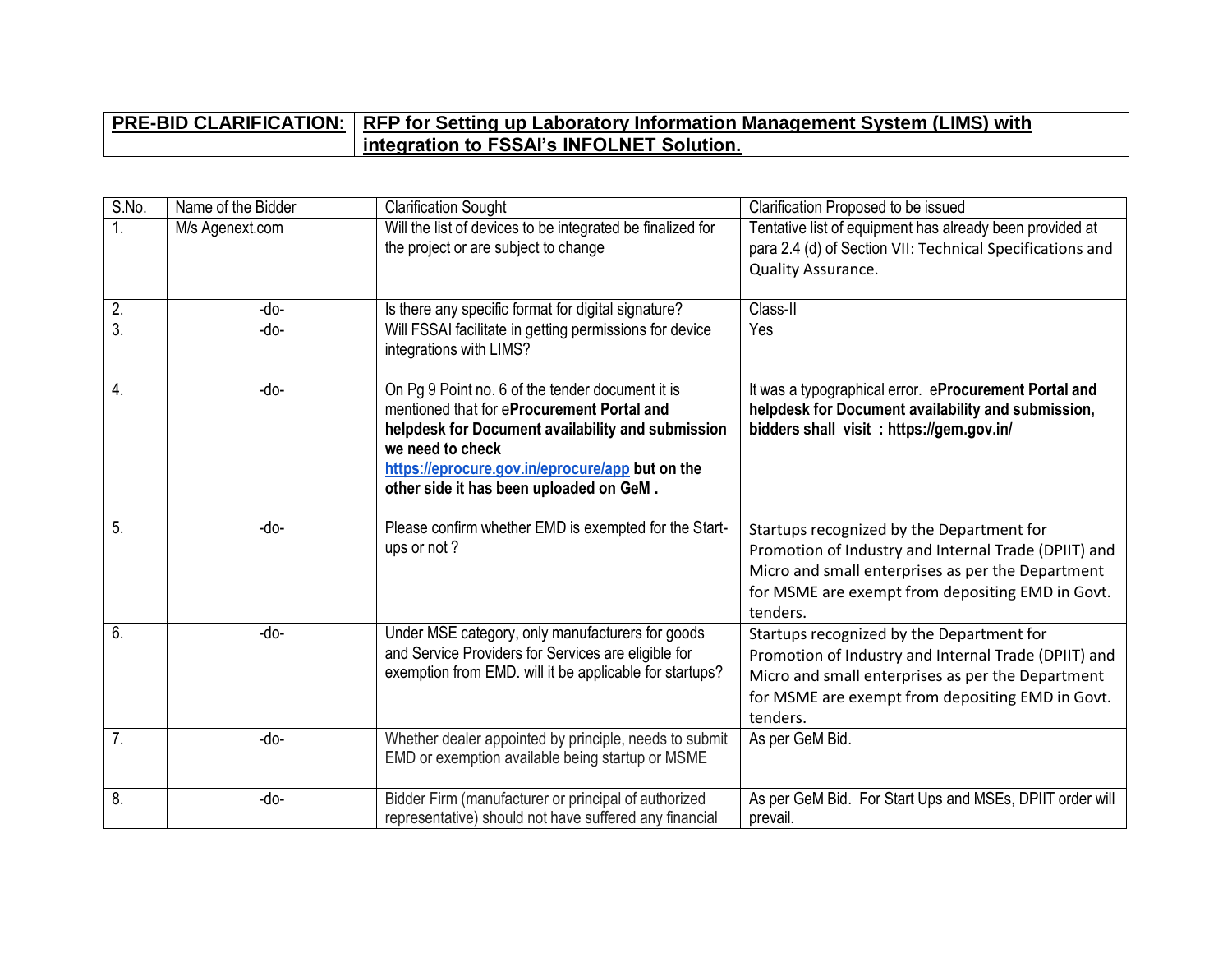|                 |                                                          | loss for more than one year during the last three years,<br>ending on the relevant date - We should ask relief for<br>this, as startup have losses in initial years, we will<br>provide positive networth certificate for the same/ or<br>startup should be exempted from this also                                                                                |                                                                                                                                                            |
|-----------------|----------------------------------------------------------|--------------------------------------------------------------------------------------------------------------------------------------------------------------------------------------------------------------------------------------------------------------------------------------------------------------------------------------------------------------------|------------------------------------------------------------------------------------------------------------------------------------------------------------|
| 9.              | -do-                                                     | Whether Make In India rules will be applicable on OEM<br>of foregin entity.                                                                                                                                                                                                                                                                                        | Orders of DPIIT shall prevails                                                                                                                             |
| 10              | M/s Thermo Fisher's Food<br><b>Safty Solution Centre</b> | Minimum local content 50% or more: Imported<br>software product be considered.                                                                                                                                                                                                                                                                                     | Orders of DPIIT shall prevails                                                                                                                             |
| $\overline{11}$ | -do-                                                     | Perpetual user license. Not clear if it is concurrent user<br>or named user license type : Please clarify on the user<br>license type.                                                                                                                                                                                                                             | Perpetual / Core license which resides on FSSAI Cloud.                                                                                                     |
| $\overline{12}$ | -do-                                                     | Instrument integration. Not clear on the list of<br>instruments, file types, standalone/ pc based: A list of<br>instruments with the instrument type (serial/pc based),<br>file type would be needed.                                                                                                                                                              | Tentative list of equipment has already been provided at<br>para 2.4 (d) of Section VII: Technical Specifications and<br>Quality Assurance.                |
| $\overline{13}$ | -do-                                                     | Help Desk. Is it dedicated, centralized help desk: Any<br>preference of location for the help desk, infrastructure<br>to use (remote login to server), approval for it.                                                                                                                                                                                            | Please refer Clause 2.5 (K) of ) of Section VII: Technical<br>Specifications and Quality Assurance.                                                        |
| 14              | -do-                                                     | IPR - The IP Rights be with the authority: IPR is with<br>the vendor. Only license to use the software is provided<br>as deliverable in product.                                                                                                                                                                                                                   | Copyright will be the property of FSSAI.                                                                                                                   |
| 15              | -do-                                                     | Device independent solution : Device independent<br>solution What devices are considered?                                                                                                                                                                                                                                                                          | Should work as platform independent solution. Can be<br>installed at integrated with different equipment.                                                  |
| 16              | -do-                                                     | Platform independent solution - Platform Independent<br><b>Solution</b> : What platforms are being considered?<br>Standard platforms like Microsoft are supported and<br>provided with bug fixes, upgrades etc. To keep the<br>traceability, data integrity, audit trails and support, it is<br>recommended to have a standard platform and not<br>multi platforms |                                                                                                                                                            |
| 17              | -do-                                                     | Architecture - Is not clear: Architecture : Is it Single<br>central server with all labs connected to it or individual<br>server in each location? Who will provide the network<br>connection, what is the specification of the network (                                                                                                                          | LIMS will act as aggregator between INFOLNET and Labs<br>for aggregation / collection of data.<br>Infrastructure for<br>hosting will be provided by FSSAI. |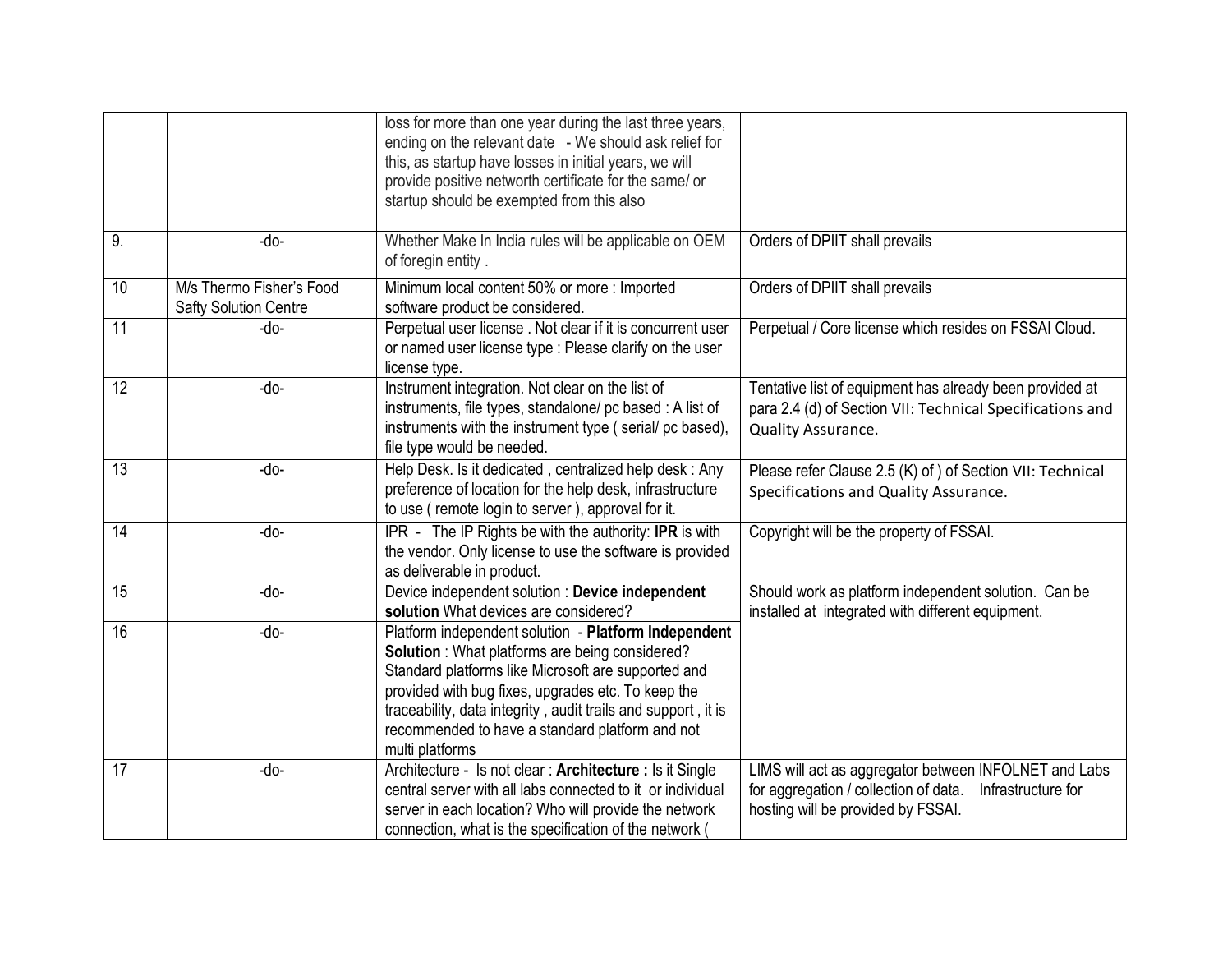|                 |                        | bandwidth, latency), is it secured?, what about back up<br>and archival policy? What is the DR requirement?                                                                                                                                                                                                                                                                                                                                                                                                                                                     |                                                                                                                                                                                                                        |
|-----------------|------------------------|-----------------------------------------------------------------------------------------------------------------------------------------------------------------------------------------------------------------------------------------------------------------------------------------------------------------------------------------------------------------------------------------------------------------------------------------------------------------------------------------------------------------------------------------------------------------|------------------------------------------------------------------------------------------------------------------------------------------------------------------------------------------------------------------------|
| 18              | -do-                   | OS, database to be bundled in the offer - Can that be<br>separately quoted, with recommendation from bidder?                                                                                                                                                                                                                                                                                                                                                                                                                                                    |                                                                                                                                                                                                                        |
| 19              | M/s Kritisoft          | Section VIII: Qualification Criteria (Ref ITB-<br>clause 1.4) 3. Average Annual Turnover<br>during the last three financial years (i.e.<br>2018-19, 2019-20 and 2020-21), should not<br>be less than Rs. 6 Crore: For LIMS product<br>companies 600 lakhs is a high amount<br>considering the prevailing LIMS market<br>conditions. It is requested to amend the<br>Turnover Condition as 100 lakh to 150 lakhs<br>for inviting more participation and allowing<br>the Indian make LIMS companies to<br>participate in the Bid                                  | Please refer Clause 9.15.2 of Chapter 9 of Manual of<br>Procurement of Consultancy and Other Services, 2017.                                                                                                           |
| 20              | M/s Agram Technologies | MSEs shall be exempted from payment of Earnest<br>Money.(as per ITB-clause 9.4 below, they shall be<br>required only to submit Bid Security Declaration)<br>We have Udayam Registration Certificate as of<br>March 2022, Are we eligible for EMD Exemption                                                                                                                                                                                                                                                                                                      | Startups recognized by the Department for<br>Promotion of Industry and Internal Trade (DPIIT) and<br>Micro and small enterprises as per the Department<br>for MSME are exempt from depositing EMD in Govt.<br>tenders. |
| $\overline{21}$ | -do-                   | Section VI: Schedule of Requirements Schedule 1, 1.3<br>Instrument Integration<br>$(i.e. 100*10=1000$ equipment)<br>For 10 equipment in each lab. This is one-time<br>exercise. But, the number of instrument may vary in<br>due course of time, therefore, the unit cost for<br>integration/additional integration per instrument may be<br>given :<br>1. Detail list of Instruments to be connected to<br>LIMS Via Instrument Interface 2. What are all<br>Software's is available for the Existing Instrument<br>? 3. We need Indicative Lab Instrument List | Tentative list of equipment has already been provided at<br>para 2.4 (d) of Section VII: Technical Specifications and<br>Quality Assurance.                                                                            |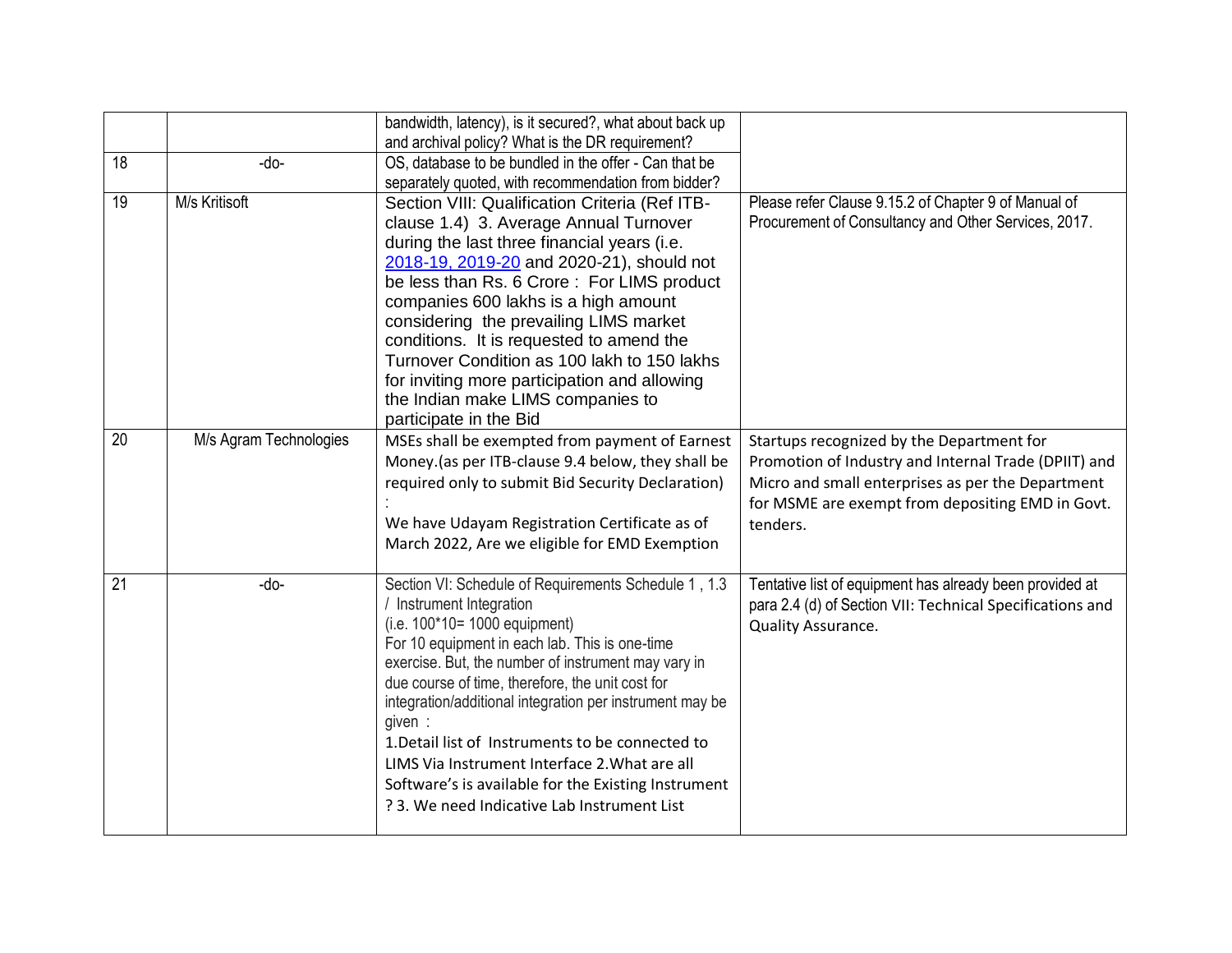| $\overline{22}$ | -do- | Integration with INFLONET & other necessary<br>customization according to the testing parameter<br>(It is a One time exercise:<br>1. INFLONET Vendor Details 2. Database in which<br><b>INFLONET</b> is hosted 3. What Details should be<br>downloaded from the INFLONET to LIMS and<br>What details to be uploaded back to INFLONET.<br>Since Bi Directional communication is required.<br>4. Functional details about INFLONET software<br>with User/Tech Manuals details sought. | LIMS will have to be integrated with INFOLNET Software<br>(owned by FSSAI). As and when new<br>patches/development are incorporated in INFOLNET, the<br>same should be incorporated in the LIMS. |
|-----------------|------|-------------------------------------------------------------------------------------------------------------------------------------------------------------------------------------------------------------------------------------------------------------------------------------------------------------------------------------------------------------------------------------------------------------------------------------------------------------------------------------|--------------------------------------------------------------------------------------------------------------------------------------------------------------------------------------------------|
| 23              | -do- | <b>Physical Training</b><br>(i.e. One at the time of installation and at least 2<br>days in each state) :<br>Who will give the Schedule of Training Demand,<br>Will it be shared as a Consolidated List with a<br>Schedule in advance                                                                                                                                                                                                                                               | As per GeM Bid                                                                                                                                                                                   |
| $\overline{24}$ | -do- | <b>Help Desk</b><br>(i.e. Provision of at least 2 persons. Working<br>hours of help desk will be from 9 AM to 7 PM) :<br>Can the supplier create a Virutal Help Desk or the<br>Resources should be made available at FSSAI<br>Premises. Pl share more details                                                                                                                                                                                                                       | As per relevant Clause in the RFP.                                                                                                                                                               |
| $\overline{25}$ | -do- | Section VII: Technical Specifications and Quality<br>Assurance 1.3 InFoLNet has limited functionality<br>related to Sample Management and report<br>Management. InFoLNet is limited to above<br>mentioned features and it does not have the<br>capabilities of a full-fledged LIMS solution<br>especially features like integration with Lab<br>Equipment to monitor and collection of<br>tamperproof food testing data directly from                                               | As per GeM Bid.                                                                                                                                                                                  |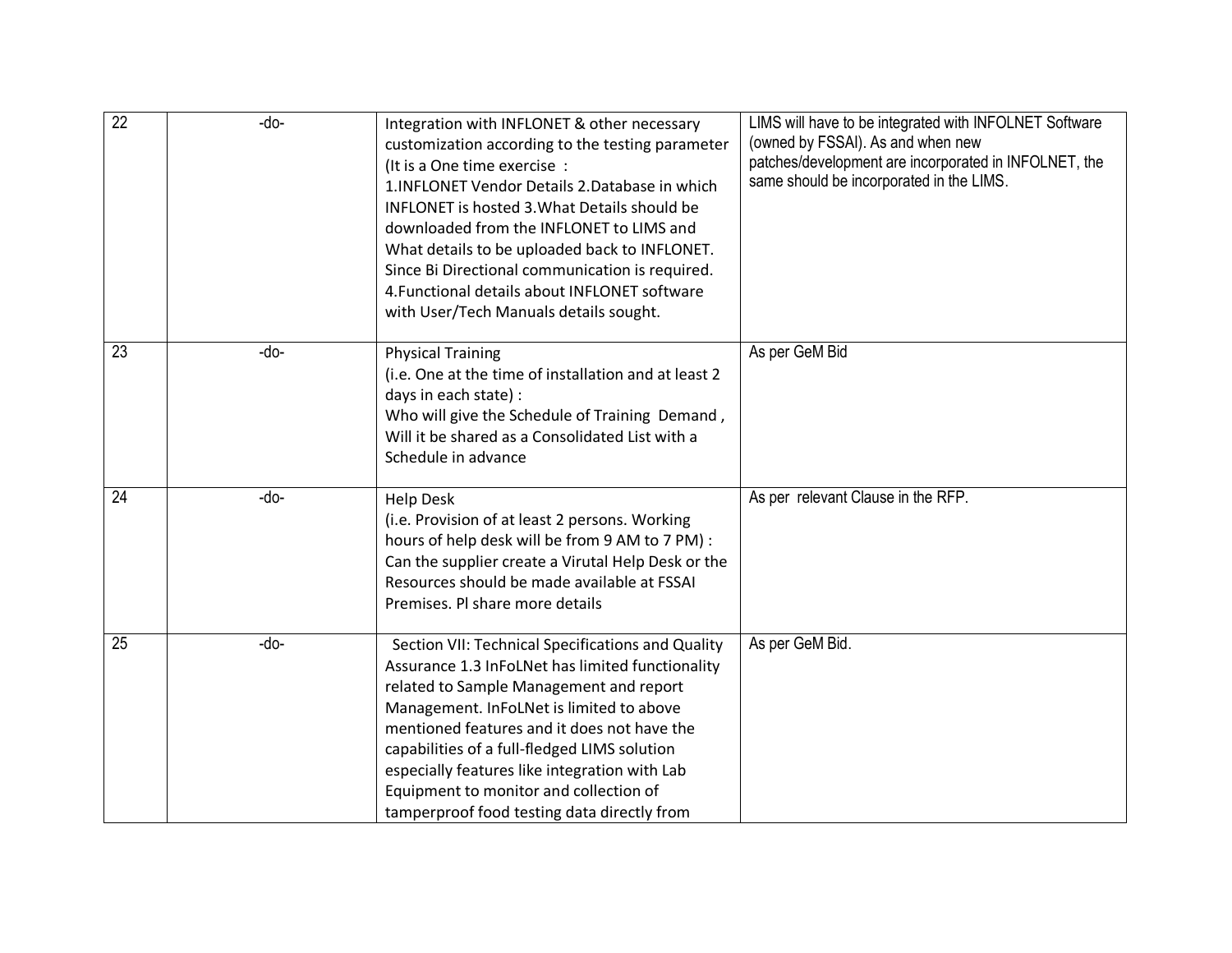|                 |      | instrument including calibration of specific<br>instruments. // Integration Approach with<br>InFoLNet (FSSAI):<br>As described above, the System must be open for<br>API integration with other Systems. The LIMS<br>software must allow sharing of data/report with<br>InFoLNet via API interface:<br>Did you had Fact Finding Identifying the Gaps and<br>Limitation, Will you be sharing the Gap Analysis<br>Document to the supplier once awarded |                 |
|-----------------|------|-------------------------------------------------------------------------------------------------------------------------------------------------------------------------------------------------------------------------------------------------------------------------------------------------------------------------------------------------------------------------------------------------------------------------------------------------------|-----------------|
| $\overline{26}$ | -do- | <b>Integrated Audit Trail and Electronic Signatures:</b><br>Will there be any Compliance Requirements as<br>per FDA, MHRA, European Compliance Norms Ex<br>CFR Part II Compliance etc                                                                                                                                                                                                                                                                 | As per GeM Bid. |
| 27              | -do- | <b>Additional Perpetual License</b><br>(i.e. 100*5= 500 user<br>[500 user where "user" means the number of<br>personnel per lab will have the access to the<br>$LIMS$ :<br>Can you specify whether you will need Named<br>User or Concurrent Users Base access. Is all these<br>license Connected to a Single Server at FSSAI HQ<br>or will there be Multiple server located in<br><b>Different Site</b>                                              | As per GeM Bid. |
| $\overline{28}$ | -do- | Supports integration with 3rd party systems :<br>Will there be any other Third Party Solution FSSAI<br>Procurement other than Existing INFLONET<br>Solution for future Integration                                                                                                                                                                                                                                                                    | As per GeM Bid. |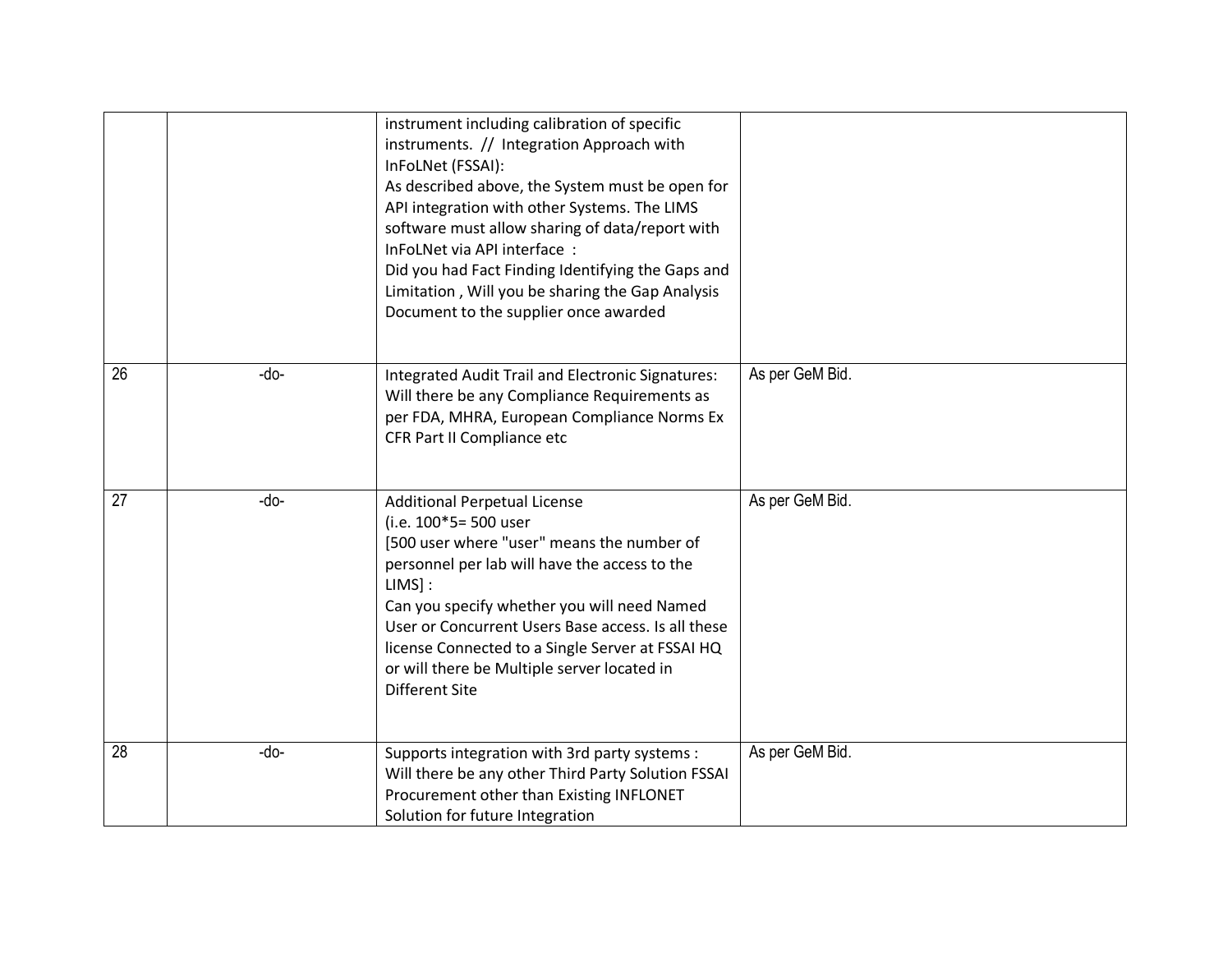| 29              | -do- | Device independent solution :<br>Need more clarity on this, Are you looking for<br>accessing Application through Mobile Based<br>Platform                                                                                                                                    | Should work as platform independent solution. Can be<br>installed at integrated with different equipment. |
|-----------------|------|------------------------------------------------------------------------------------------------------------------------------------------------------------------------------------------------------------------------------------------------------------------------------|-----------------------------------------------------------------------------------------------------------|
| $\overline{30}$ | -do- | Technical Submission( Types of License<br>Capacity based License) :<br>Need more clarity on this, Are you looking at<br>Adding more License in the near future beyond<br>500. Currently there are 75 Plus Location is 5<br>User Sufficient for each Location                 | As per GeM Bid.                                                                                           |
| 31              | -do- | How to validate the data, how to ensure<br>completeness of data and Who will certify the<br>data submitted is complete?                                                                                                                                                      | As per GeM Bid.                                                                                           |
| 32              | -do- | Quality Assurance:<br>Do u need Automatic Schedule for Data<br>Extraction from Insurance, Do u need manual and<br>Automated Tagging of Relevant Data From<br>Instrument                                                                                                      | As per GeM Bid.                                                                                           |
| 33              | -do- | The Service provider should have successfully<br>completed similar work/ services in any of the<br>government departments / reputed private<br>organization in India during the past three<br>(03) years with the following criteria:<br>o The bidder must have successfully | As per GeM Bid.                                                                                           |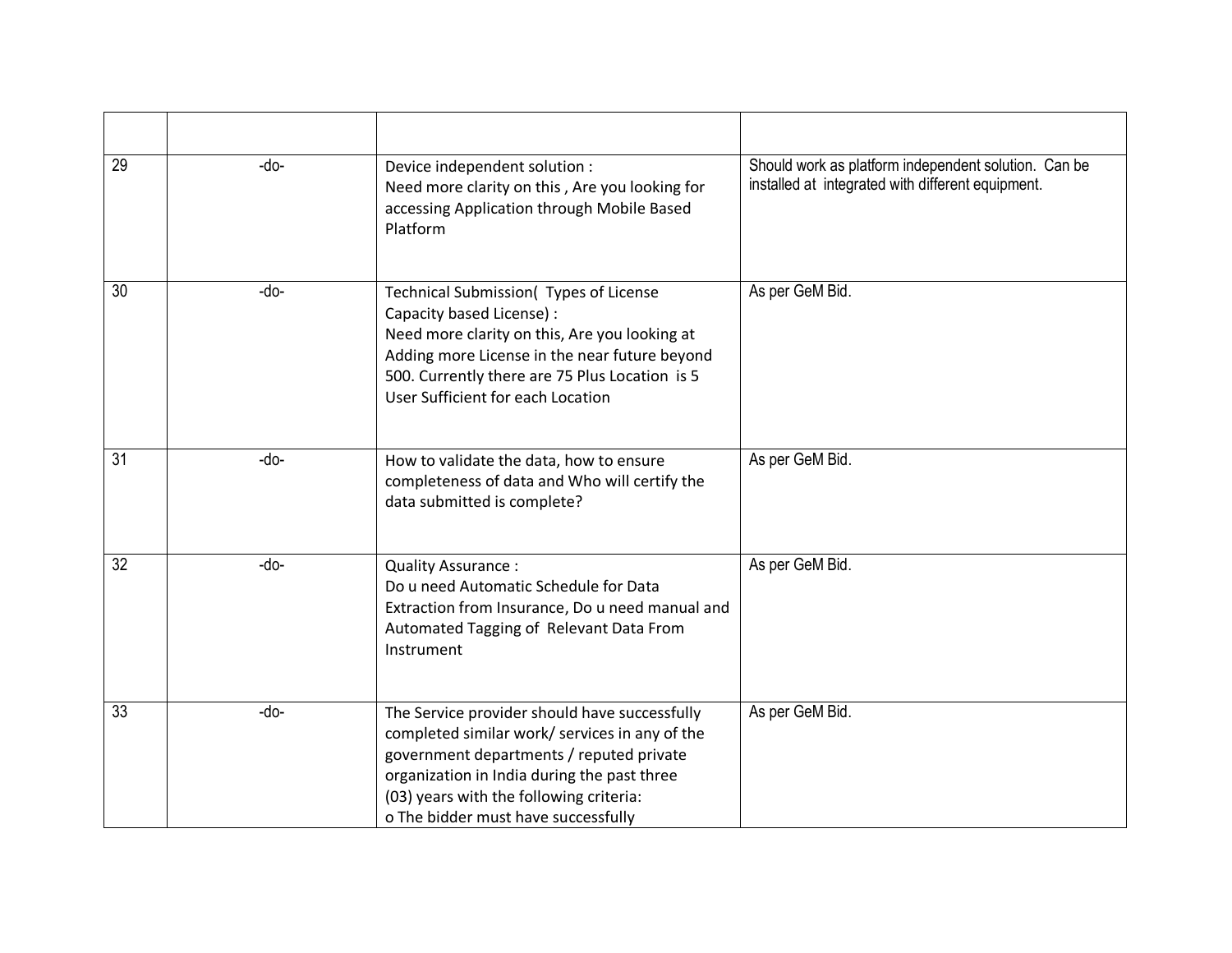|    |                  | executed/completed two similar services/<br>installations in the Government Sector/Private<br>Sector of which one should<br>be in Government Sector over the las<br>Is it mandatory to include only the India<br>customers as a reference? We have worked with<br>global customers as well in past 3 years. Will you<br>accept both India and foreign customers as a<br>client reference ? |                                                                                                     |
|----|------------------|--------------------------------------------------------------------------------------------------------------------------------------------------------------------------------------------------------------------------------------------------------------------------------------------------------------------------------------------------------------------------------------------|-----------------------------------------------------------------------------------------------------|
| 34 | -do-             | Section VI: Schedule of Requirements, Schedule<br>2, 2.1 [For subscription based license for 50<br>laboratories for 250 users:<br>Can you specify whether you will need Named<br>User or Concurrent Users Base access.                                                                                                                                                                     | As per GeM Bid.                                                                                     |
| 35 | M/s Google Cloud | Support On-Premise and Cloud : Is there any<br>Public Cloud Services like VMs, Database, Storage                                                                                                                                                                                                                                                                                           | Please refer Clause 2.5 (K) of ) of Section VII: Technical<br>Specifications and Quality Assurance. |
| 36 | -do              | Hosting Environment: Hosting Environment<br>provided by FSSAI is already existing or                                                                                                                                                                                                                                                                                                       | FSSAI will provide.                                                                                 |

| 37   | Milestone and Timelines                                                                                                                                                                              | <b>Existing Clause</b> | <b>Proposed Clause</b> |
|------|------------------------------------------------------------------------------------------------------------------------------------------------------------------------------------------------------|------------------------|------------------------|
|      | Submission of Detail Project Report (DPR)                                                                                                                                                            | 3 Weeks                | 4 Weeks                |
| (ii) | Phase 1:                                                                                                                                                                                             | 6 Weeks                | 17 Weeks               |
|      | LIMS core software<br>$\bullet$<br>Inception of the integration with INFOLNET software<br>Installation of the tool in hosting environment of cloud<br>Demonstration of the setup in UAT for approval |                        |                        |